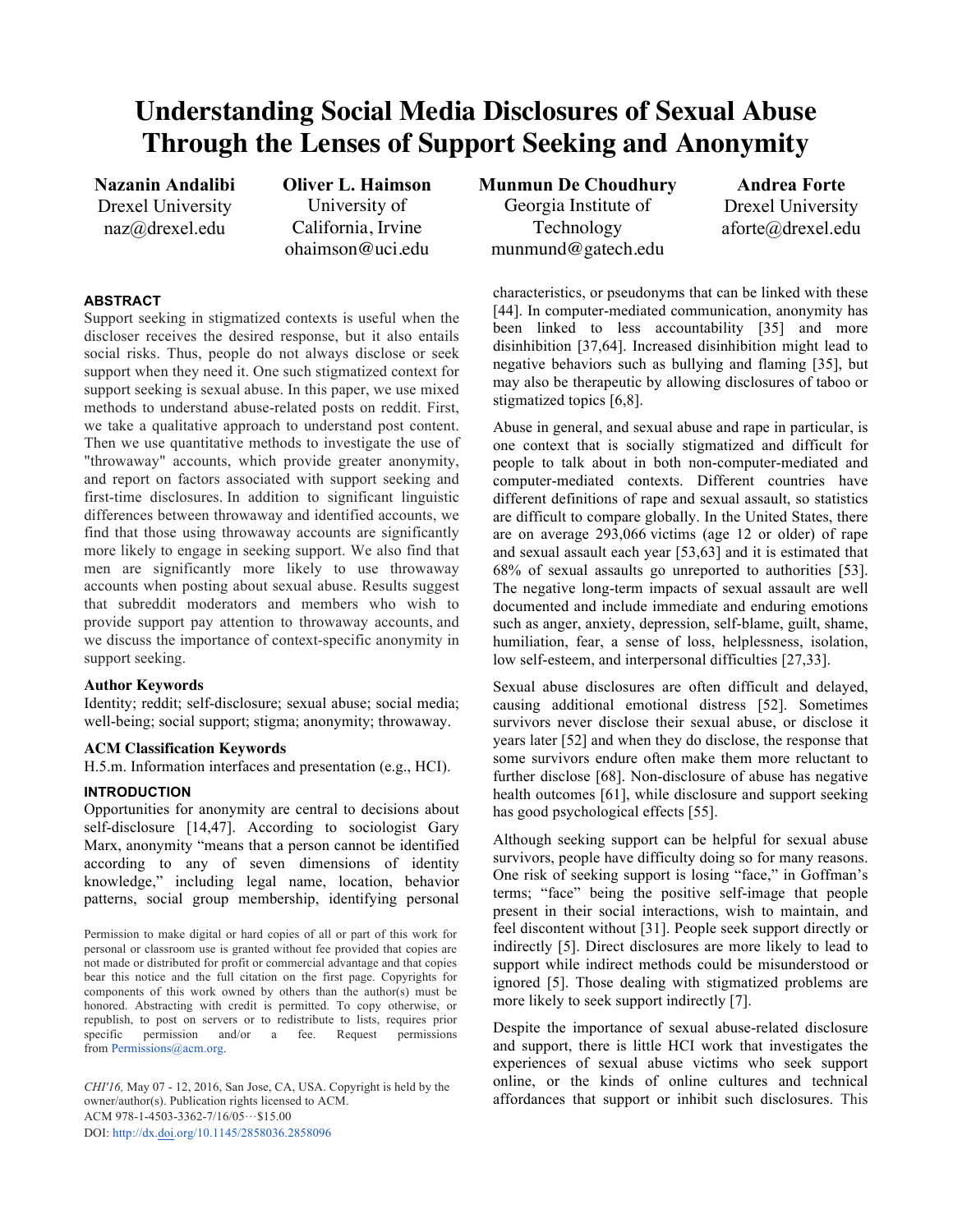paper fills an important gap by building on previous work about online support seeking and self-disclosure in the context of psychologically vulnerable disclosures [4]. Similar to this previous work, our study examines support seeking through the lens of self-disclosure; additionally, we examine the role that anonymity plays in sexual abuserelated disclosures.

While there is increasing debate around whether people have a "right" to anonymity (e.g., [22]), some major social media sites require people to use "real" or legal names. reddit is a social media site that not only does not have a "real name" policy and allows pseudonyms, but also allows "throwaway accounts:" temporary accounts that a user can create without any link to their primary reddit identity [42]. Because many of these accounts are used exactly once [29], user behavior can be untraceable over time, and different throwaway posts by one person are not linkable to each other or to content that that user might share using their primary reddit identity. Although throwaway accounts do not match rigorous definitions of anonymity such as that of Marx [44], research suggests they are perceived to provide an acceptable level of anonymity [29,42,70]. Following [50], we use the terms "identified" and "throwaway" to distinguish pseudonymous from anonymous identities.

Since people make both anonymous and identified (though often pseudonymous) posts on forums like reddit, we set out to understand support seeking on the site in the context of sexual abuse. There exist several subreddits (reddit forums focused on specific topics) dedicated to the topics of abuse and rape. We investigate whether and how these subreddits provide an opportunity for self-disclosures by sexual abuse survivors and explore relationships among anonymity, disclosure, and support seeking by analyzing content from both anonymous (throwaway) and identified (non-throwaway) accounts. Specifically, we ask:

**RQ1.** What do people disclose in abuse-related subreddits?

**RQ2.** What factors are significantly associated with a post being from a throwaway rather than an identified account?

**RQ3.** What factors are significantly associated with support seeking? How do these factors differ between direct and indirect support seeking?

**RQ4.** What post-related factors are significantly associated with first-time disclosures (i.e., disclosures happening for the very first time offline and online)?

# **PRIOR WORK**

## **Seeking Support**

Goffman posits that people need "sympathetic others:" those who share the same social stigma, have had similar experiences, and those who "share with him the feeling that he is human and 'essentially' normal in spite of appearances and in spite of his own self doubt" [13:31].

Even though people who are struggling or are in distress could benefit from seeking and receiving support and interactions with "sympathetic others" might be of help, many factors make it hard for individuals to reach out. Support seeking difficulties include the fact that people may look weak or less competent by admitting that they have a problem and need help, and in so doing they present an undesired image of self [31]. Additionally, information may be disclosed that makes the discloser feel vulnerable, and sometimes the problem for which help is required is already stigmatized or leads to stigmatization [10]. Another reason one might be inhibited from seeking support or selfdisclosure is being concerned about the potential effects on the relationship between the confidant and the abuser [40]. Finally, people might feel pressured to reciprocate or be called on to do so if they seek support and receive it [2].

On the other hand, in offline contexts, factors that contribute to seeking social support include perceptions of trustworthiness, stigma attached to the issue, proximity to sources of support, availability of support, gender norms, and cultural norms [7]. With respect to gender norms, in many cultures men are socialized to believe that they should be able to handle problems on their own, while women are socialized to believe that it is okay to be emotional, talk about their problems, and seek help [45].

Barbee's [5] typology of support seeking behavior posits that there are both verbal and non-verbal ways, as well as direct and indirect ways, of seeking support. Direct support seeking is requesting help and indirect support seeking is hinting a problem exists. In this paper, we categorize support seeking in terms of direct versus indirect seeking.

The Social Support Behavioral Code [16] is also a categorization schema that we employ in this paper to characterize the nature of support being sought. This schema includes *informational support* (providing information or advice), *instrumental (tangible) support* (express willingness to help in a tangible way or actually do so such as offer to talk to someone or do something for them), *esteem support* (communicating respect and confidence in abilities by acts such as complimenting one), *network support* (communicating belonging to a group of people with similar concerns or experiences), and *emotional support* (communicating love, concern, or empathy).

Different people might prefer different types of support [65]. Understanding people's preferences for support is important because received social support that matches one's needs and preferences improves psychological adjustment, efficacy, ability to cope with distressing events, resistance to illness, recovery from illness, and life expectancy [11,45].

# **Anonymity and Seeking Support Online**

When they feel anonymous, people are more likely to disclose personal information [38]. Anonymity, along with the absence of nonverbal cues in online environments,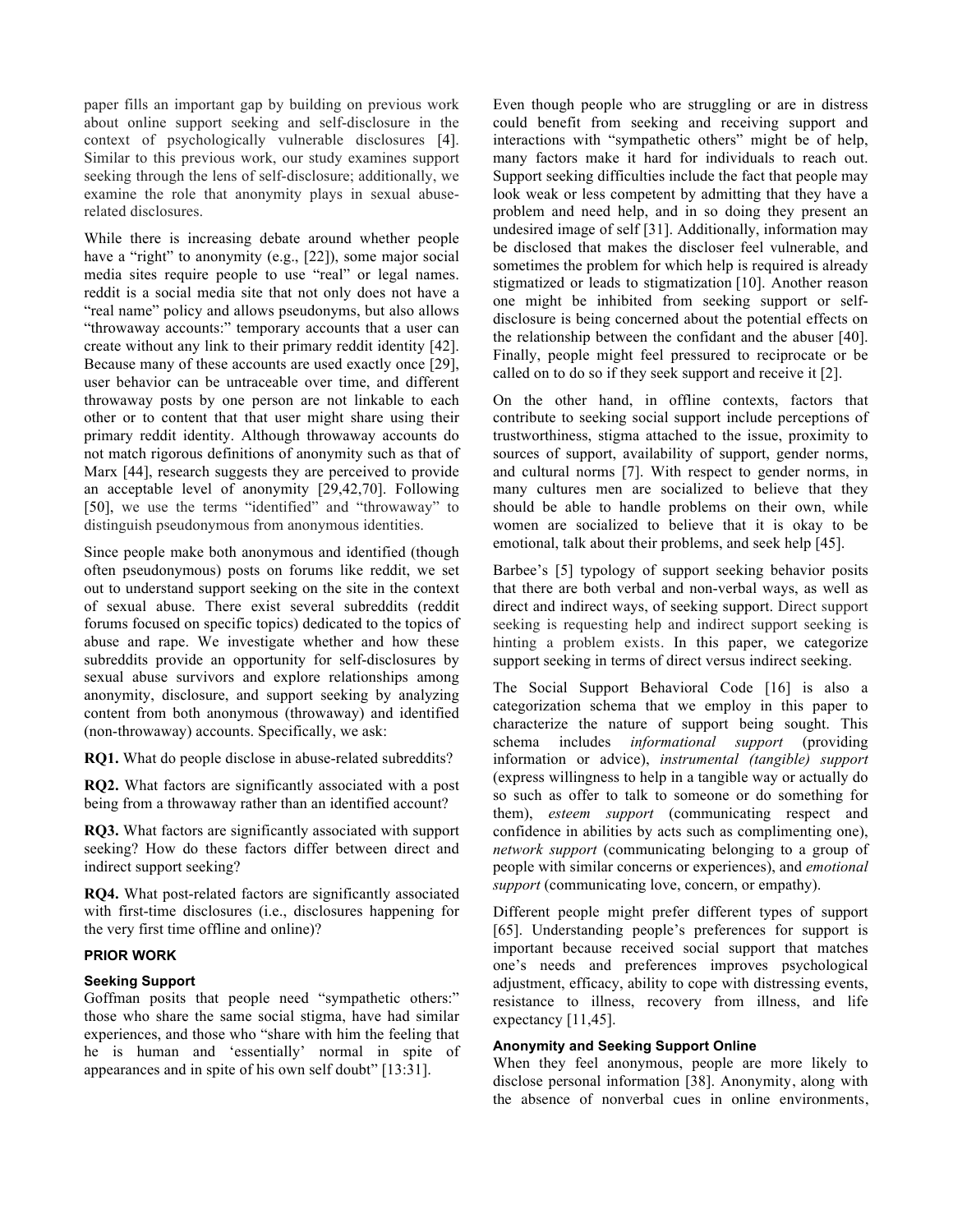facilitates more intimate disclosures [66]. With the increasing presence of Internet in people's lives, many have started to utilize online support groups. Online support groups need not worry about gestures, facial expressions, voice or physical appearance; as such they can better control and articulate their message [71]. Social distance, anonymity, interaction management, and access are some of the major attractions of these groups [25,71]. In fact, the most frequently mentioned advantage of online support groups is the perception that less stigma is attached to one's condition by other group members due to heightened feelings of anonymity compared to offline settings [73].

Online social platforms are widely used for health-related discourse [28], and prior work has shown that online spaces can be useful resources for those seeking help and support with mental health issues (e.g., [48]). Research suggests that online health support group users benefit from information and support exchange [26,30,59]. Some researchers have used content analysis to understand the type of content shared in online support groups [17,25,51]. Posts on an online anonymous forum for moms discuss situations and issues about being a mom that are not in line with societal and cultural norms [58]. A recent study investigated depression-tagged posts on Instagram and found that people often disclose personal narratives and stories, negative emotions, and self-appearance concerns, and seek social contact [4]. Others have used computational techniques to infer mental health conditions from social media data [18,19], such as using classifiers to detect posts discussing domestic abuse on reddit [54].

On reddit, throwaway accounts are used as a proxy for anonymity [42]. Prior work on mental-health related reddit posts suggests that throwaway posts are more disinhibited and are associated with increased negativity, lowered selfesteem, cognitive bias, and self-attentional focus [50]. We follow up by investigating how abuse-related posts and help seeking differs between throwaway and identified accounts.

# **Disclosure and Sexual Abuse**

Self-disclosure is defined as a "willful disclosure" where the "aim is to let another person know with no shadow of a doubt what you have done, what you feel, etc." [34]. Selfdisclosure involves navigating the boundary between safely hiding and making one's self vulnerable. It is a tactic that people use, especially online, to find similarly stigmatized others with the hope of benefiting and receiving support [12]. The Disclosure Processes Model (DPM) [12] examines when and why interpersonal disclosure may be beneficial and focuses on people with concealable stigmatized identities (e.g., abuse, rape) in non-computermediated contexts. This model identifies depth, breadth, duration, and emotional content as critical aspects of disclosure. Self-disclosure is the central concept underlying our framing of social support and we employ the dimensions of DPM in our qualitative analysis of posts in the subreddits we study.

A majority of rapes and sexual assaults occur prior to adulthood, yet individuals are more likely to not disclose their experiences until they are adults [41]. There are substantial gender differences in disclosures. Although sexual abuse is under-disclosed and under-reported in general, women are more likely to disclose than men [69]. One reason why male sexual abuse is under-reported and under-disclosed is due to stigma and the "male ethic of selfreliance" [57]. Reasons for men's lack of disclosure or struggle with disclosure may be personal (e.g., unawareness, avoidance, difficulty articulating, shame, lack of emotional safety), relational (e.g., fear of negative response and repercussions, potential for disruption, possible isolation), and sociocultural (e.g., social unacceptability) [62]. Among survivors of childhood sexual abuse, women are more likely to receive positive reactions, but report more distress, more self-blame, more withdrawal, and more attempts to forget than men [69].

Limited research exists focused on online sexual abuse disclosures. One study of sexual assault-related questions and answers on Yahoo! Answers (a non-anonymous site on which users must be registered) found that help-seeking occurred, but only rarely, and mostly involved seeking emotional support [47]. The study suggested that such posts are about naming the incident as sexual assault, recounting one's story, expressing emotions, and seeking help.

Characteristics and patterns of abuse-related self-disclosure and support seeking in online social media is an understudied area in HCI research. By employing mixed methods and studying self-disclosure, nuances of support seeking, and anonymity in this population, we can better understand the ways that online platforms can enable positive and therapeutic disclosures, potentially leading to healing in a wide array of contexts.

# **METHODS AND STUDY DESIGN**

To address our research questions, we report on two study phases. In the first phase, we characterize the content of abuse-related posts in three subreddits through a selfdisclosure lens by applying qualitative content analysis methods. In the second phase, we use statistical methods to investigate the differences between throwaway and identified posts in terms of the themes we find in the first phase. We also employ a text mining approach to investigate differences between throwaway and identified accounts. Finally, we report on factors linked to direct and indirect support seeking and first-time disclosures of abuse.

## **Data Collection**

**Obtaining Sexual Abuse Data.** We used reddit's official API [74] to collect posts, comments, and associated metadata from several communities (subreddits) focused on sexual abuse. The subreddits were identified using prior work on mental health, well-being and psychological distress-related concerns on reddit [20,50]. We manually examined the subreddit descriptions and goals as well as posts shared in all of the 22 subreddits studied in previous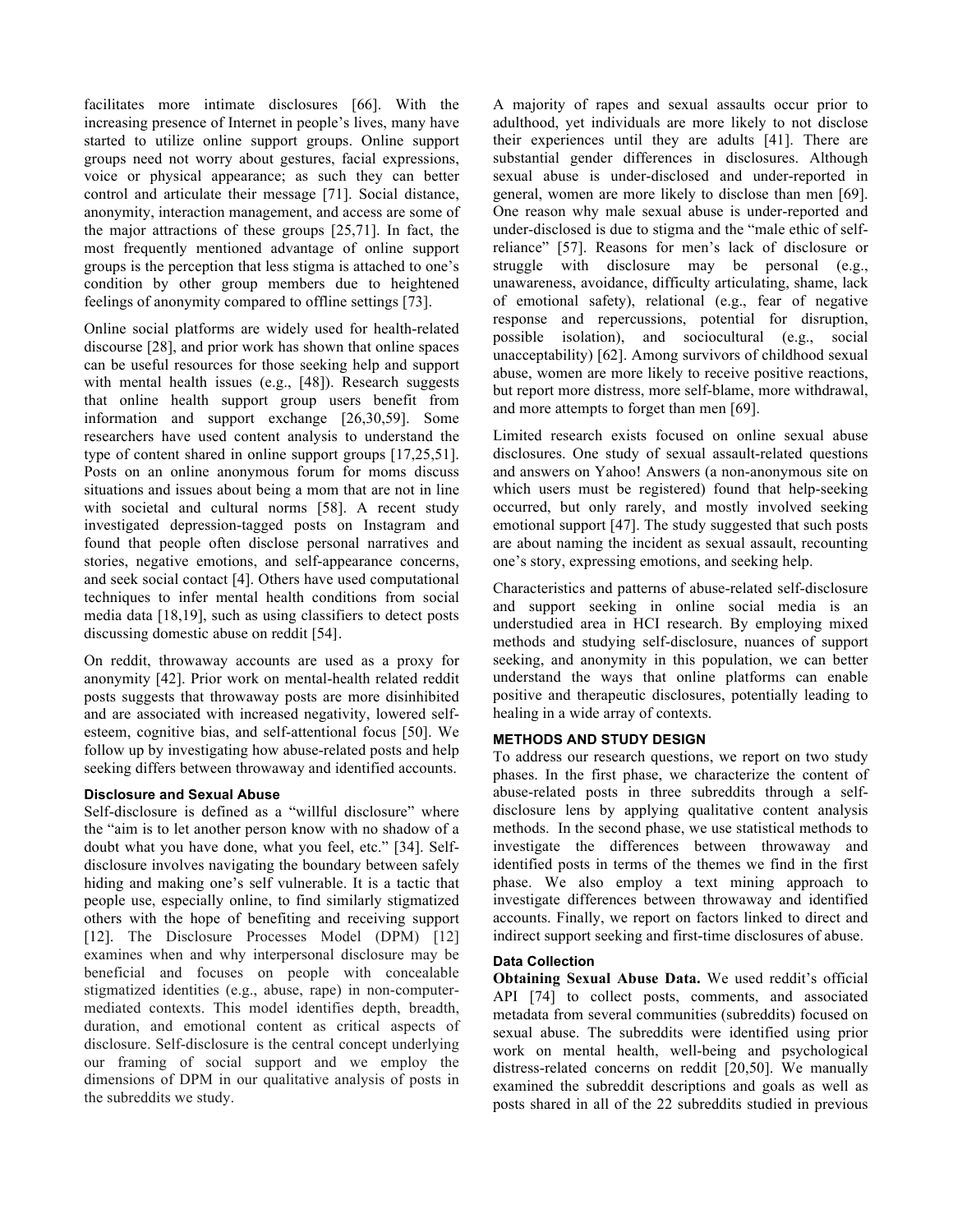work [20,50] to identify those dedicated to discourse and support around sexual abuse. Additionally, we used reddit's native search functionality to search for subreddits relating to the keyword "sexual abuse." Using these methods, we identified three subreddits that were exclusively focused on sexual abuse: r/traumatoolbox, r/rapecounseling, and r/survivorsofabuse. At the time of writing this paper, these subreddits each had 600-4,000 subscribers. Note that redditors can post on a subreddit without also subscribing to it. All of these subreddits host public content. For each of these subreddits, we obtained daily crawls of posts in the *New* category, to collect posts shared in the three subreddits between February and November 2014.

**Identifying Throwaways.** Now we discuss our method of identifying throwaway user accounts in our data. We used a two-step approach based on prior work [29,42,50]. The first step (programmatically) examined the naming conventions used in the user ids, and whether they include mentioning the word "throwaway" or a lexical variation of the word (e.g., \*thrw\*, \*throwaway\*, \*throw\*, \*thrw\*, \*thraway\*) [29]. In the second step, we (programmatically) looked for mentions of the word "throwaway" in either post titles or post text. One author followed up with manual inspection of a random sample of these posts to verify that the word "throwaway" was used to mean an anonymous disclosure. The manual second step is motivated by prior work done on reddit "throwaway" accounts [42]. While it is possible that this technique yielded some false negatives, it ensures that our dataset represents throwaway accounts accurately.

Our complete dataset included a total of 234 posts from throwaway accounts and 2,139 posts from identified accounts. Because we wanted to compare content across throwaway and non-throwaway accounts, we randomly selected 100 posts from throwaway accounts and the same number from identified accounts: thus a combined sample of 200 posts. During data coding, we removed posts that included only an external link without explanation, spam, and posts that were not possible to put into context and understand. The final analyzed dataset consisted of 189 posts: 96 from throwaway and 93 from identified accounts.

## **Methods and Analysis**

To develop a codebook for the posts, we followed an iterative semi-open coding procedure. In doing so, we looked for some concepts from the literature and prior work. For example, different forms of seeking support (i.e., direct versus indirect, and informational, emotional, etc.). We also employed open coding, remaining sensitive to other topics that might emerge. Two of the authors independently coded a test sample of 20 randomly selected posts drawn from the larger dataset, then discussed each post together with assigned codes to establish a shared vocabulary. Next, they coded another 20 randomly selected test posts and similarly discussed them one by one in detail. Applying the resulting codebook, they coded a final set of randomly selected 20 posts to establish inter-rater

reliability, which yielded an overall Cohen's Kappa coefficient of 0.86. Next, the two coders independently coded portions of the 189 posts. We assigned multiple codes to each post, and our unit of analysis was posts.

We coded for disclosure content based on the DPM model [12] discussed above. Duration did not apply to our data, but we coded for the other three dimensions (depth, breadth, and emotional content). Our story-telling theme, as we will describe in findings, is a proxy for a disclosure's breadth and depth. To capture emotional content, we opencoded emotional expressions in the data, then one author categorized the emotions into standard emotional categories based on Shaver et al.'s emotion categorization [60].

We coded for support seeking at two levels. First, we coded for direct versus indirect support seeking. Second, when support was sought directly, we coded for specific types of support seeking as categorized in the Social Support Behavioral Code [16] described above.

# **Limitations**

We analyzed posts on three subreddits (r/traumatoolbox, r/rapecounseling, and r/survivorsofabuse) to characterize self-disclosures about abuse, with a focus on sexual abuse and rape experiences. While we recognize that our data might not be representative of the wide population who experience abuse and rape (e.g., not everyone has access to the Internet, or uses reddit) or even the narrower population who post on these subreddits, we believe our approach is sufficiently robust to provide a foundation for understanding abuse-related self-disclosures and support seeking and the role of anonymity in these behaviors. We believe that we could also gain important insights by talking to redditors who post on these subreddits and the moderators and volunteers who provide support - an important direction for future research.

## **FINDINGS**

In this section, we first share a summary of our findings from phase I and phase II respectively. We then report them in more detail. Our qualitative analysis contributes a characterization of abuse-related posts in online forums through a self-disclosure lens. Our quantitative analysis suggests that there are significant differences between posts from throwaway accounts and identified accounts in the context of disclosures relating to sexual abuse. Posts including indirect and direct support seeking, references to attitudes toward disclosure, and posts by men were more likely to be posted using throwaway accounts. Throwaway posts were also significantly linguistically different than identified posts. We also found that while emotional disclosure (i.e., feelings of neglect such as loneliness) is significantly positively related to indirectly seeking support, first-time disclosures and explicit questions are predictors of directly seeking support. Finally, seeking direct instrumental support and expressions of attitudes towards disclosure are significantly linked to first-time disclosures.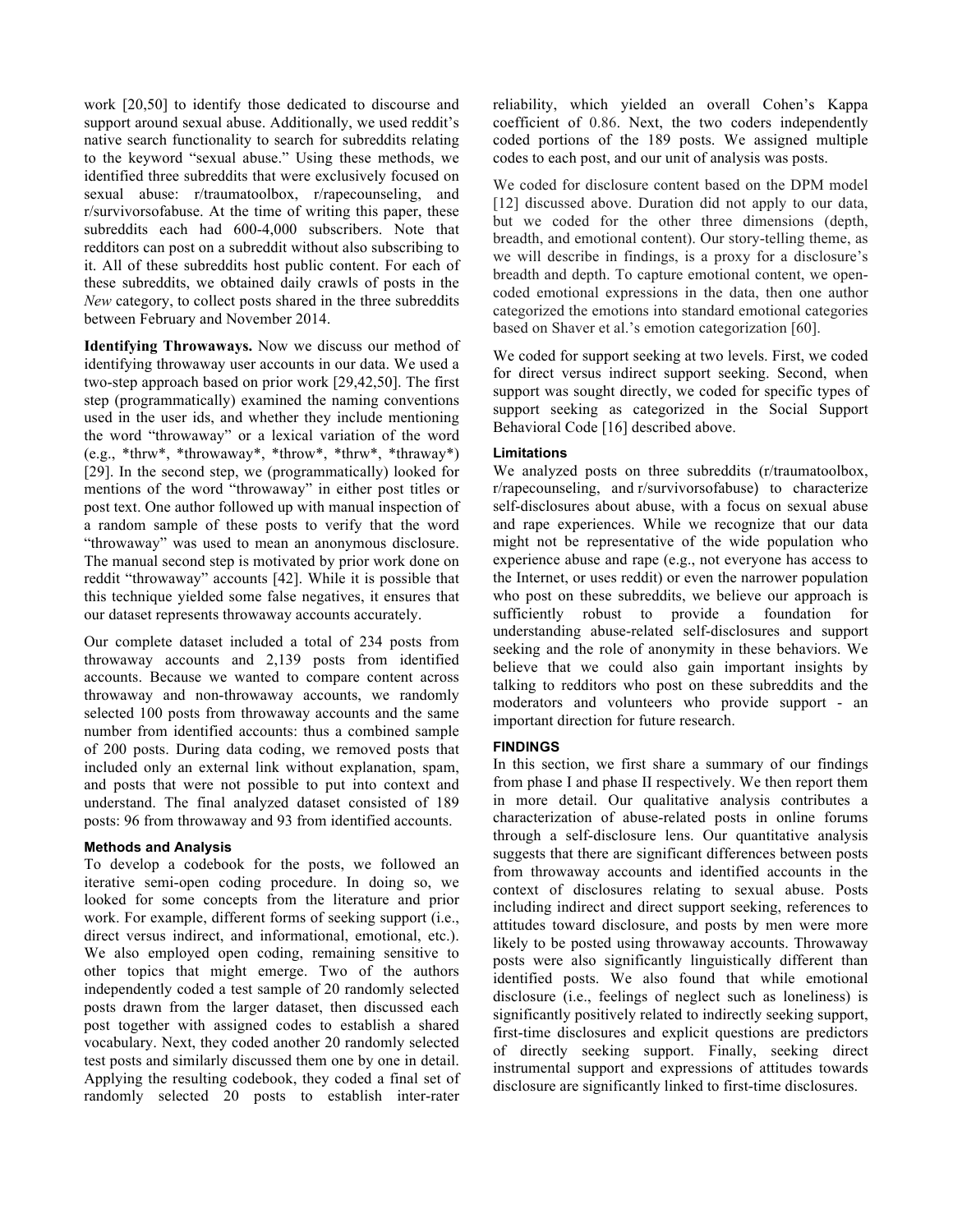#### **Phase I. Characterizing Abuse-related Disclosures**

*RQ1. What do people disclose in abuse-related subreddits?* Table 1 details the themes that emerged in the data and each theme's percentage of occurrences in posts.

# *Disclosure dimensions*

While most of the disclosures described a poster's personal experience with abuse, sometimes others' experiences with abuse were discussed, and sometimes posts were mixed. Most abuse disclosures referred to rape and sexual assault, appearing in a total of 66.1% of posts. Other types of abuse were also disclosed, with a combined total of 77.8% posts including some form of disclosure about abuse.

Emotional disclosure was also common in our data. We observed five emotion categories: Sadness (e.g., depressed, despair, broken, hopeless, sad, suicidal, confused, lost, traumatized, empty), fear (e.g., nervousness, anxiety, social anxiety, scared), anger (e.g., angry, disgusted, disturbed, frustrated, dirty, self-hatred), shame (e.g., guilty, ashamed, regretful, self-blame), and neglect (e.g., embarrassed, lonely, worthless). Although negative emotions are generally difficult to express, some, such as shame, are still harder [56], as reflected by the 27% prevalence in Table 1.

We also observed considerable breadth and depth of disclosure through storytelling. Writing down problems in online support groups might enable more distance from others, reflection, and less concern about immediate responses [72]. It can also create distance between people and their dilemmas, help externalize these problems, take them out of isolation, and connect them to the larger culture [21]. Due to space limitations and to satisfy ethical standards for reporting sensitive disclosures, we generally include partial reworded sentences in posts that exemplify the themes we discuss. However, because it is difficult to convey the storytelling theme without providing a complete example, we include this paraphrased post as an instance of detailed disclosure about an abuse event through storytelling coupled with feelings of fear and sadness:

*I hope that it gets easier to deal with through telling my story. I also hope that this helps other guys out there not feel lonely. My electricity was cut off in mid January, so I was couch surfing. I was crashing at a friend's place, I smoke weed and got higher than I've ever been. When I was laid out on my friend's bathroom floor, he told me that if I could make it to the bed, he would make sure I would be okay through the night. I clarified that I didn't want to do any sexual stuff as I had promised to my partner. He said that was fine. I got into the bed and fell asleep high, and I woke up to my situation. I keep telling myself that I'm okay and that it was nothing, but that's just a lie and I know it. This has put a ton of stress on my relationship with my partner, my grades have dropped badly, and my sex drive is gone. I feel like I'm so distant from reality. I had and have self-esteem issues so one thing is just complicating the* 

| <b>Theme</b>                    | <b>Categories</b>                                                                                                                                                                                                                                                                                                                      |
|---------------------------------|----------------------------------------------------------------------------------------------------------------------------------------------------------------------------------------------------------------------------------------------------------------------------------------------------------------------------------------|
| <b>Disclosure</b><br>dimensions | - Disclosure of the abuse (77.8%): rape, 39.2%; sexual, 32.8%; physical, 13.2%; emotional,<br>11.6%; drug, 7.4%; verbal, 5.3%<br>- Disclosure of other people's abuse (14.5%)<br>- Storytelling (depth and breadth of disclosure) (64.0%)<br>- Emotions (84.7%): sadness, 55.6%; fear, 34.4%; anger, 30.7%; shame, 27%; neglect, 22.2% |
| Attitudes toward<br>disclosure  | - Non-disclosure reasons (20.6%)<br>- Fear of disclosure (9.0%)<br>- Disclosure reasons (32.3%)<br>- Desire to disclose (27%)                                                                                                                                                                                                          |
| Past disclosure<br>outcomes     | - Supportive responses (11.1%)<br>- Unsupportive responses (26.5%)                                                                                                                                                                                                                                                                     |
| Seeking support                 | - Direct (68.3%): informational, 60.8%; network, 12.2%; esteem, 9.0%; emotional, 3.7%;<br>instrumental, 3.2%<br>- Indirect (22.8%)                                                                                                                                                                                                     |
| Providing support               | - Providing some kind of support (9.0%): Informational, 5.3%; network, 4.2%; emotional, 2.6%                                                                                                                                                                                                                                           |
| Attitudes towards<br>abuse      | - Minimization of abuse by self (7.4%)<br>- Self-validation (10.6%)<br>- Perceived impact of abuse (58.2%): on self, 50.8%; romantic/sexual relationships, 23.3%;<br>sexuality, 13.8%; family, 9.0%; school, 7.4%; work, 4.8%<br>- Uncertainty about sexual assault – naming the experience (15.3%)                                    |
| Disclosure framing              | - Sense-making (39.7%)<br>- Explicit questions (51.3%)                                                                                                                                                                                                                                                                                 |
| Platform-specific               | - First time disclosure (9.5%)<br>- Audience awareness (45.5%)                                                                                                                                                                                                                                                                         |
| Gender                          | - Female $(41.0\%)$<br>- Male $(16.5%)$                                                                                                                                                                                                                                                                                                |

**Table 1. Prevalence of themes and categories in the data.**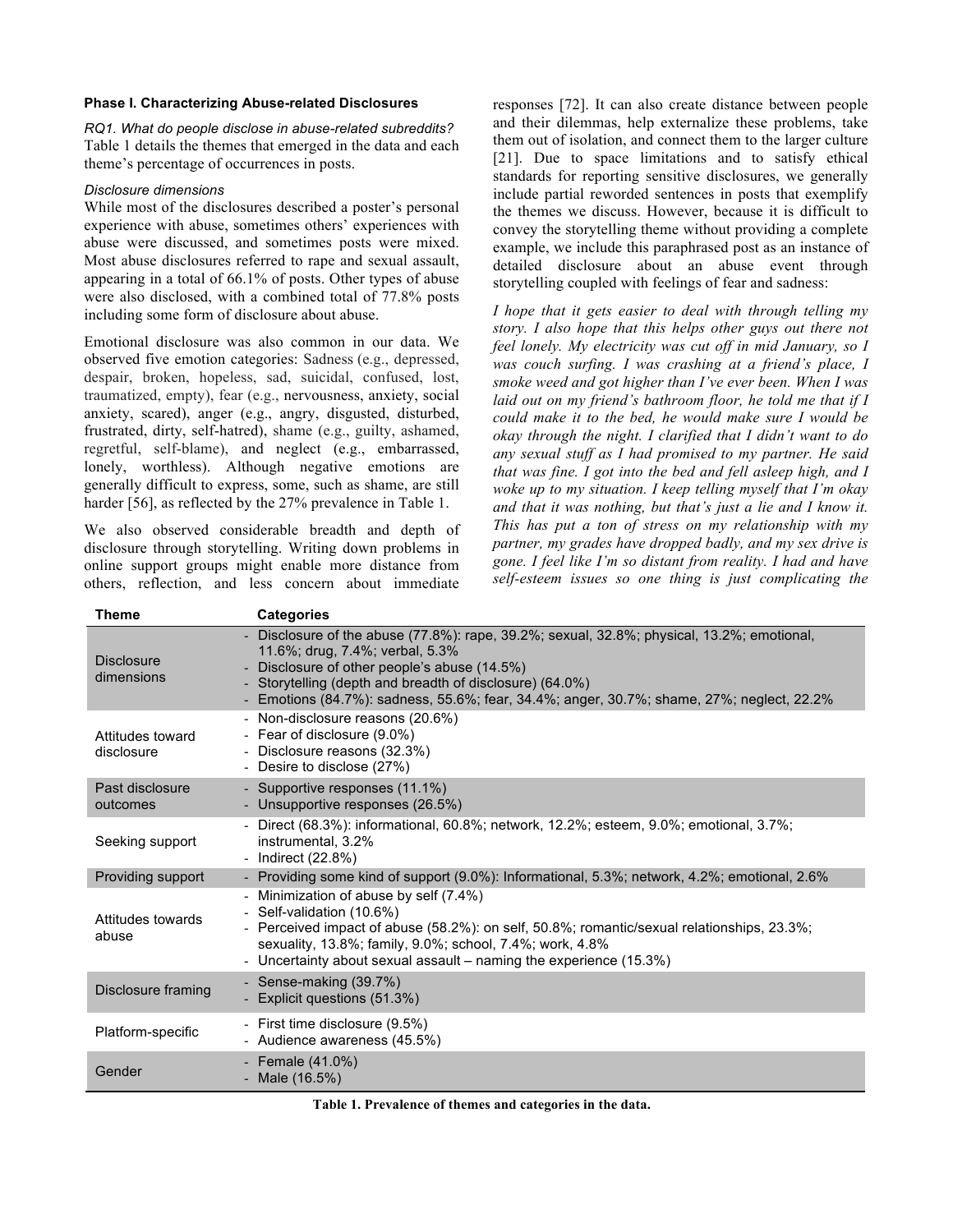*other. I know I should speak with a therapist, but I can't afford it now, and those at school are all booked. I haven't told the police or my parents. My family isn't okay with me being gay, so I'm not sure how they'd respond. I'd do anything to feel semi-normal again.*

In this storytelling example, the poster refers to his attitudes towards disclosure (hoping it helps others) while also seeking indirect support and providing network support.

## *Attitudes toward disclosure*

Attitudes toward disclosure was a prevalent theme in our analysis. Posts often included reasons for disclosure or nondisclosure, fears regarding disclosure, and desire to engage in self-disclosure. Out of the 27% of posts that included references to desire to disclose, 20% referred to the reasons for disclosing on reddit:

*I was in my bed thinking that I have never talked to anyone with a similar experience, and thought I might find comfort in that, or maybe some people I can relate to about this.*

## *Past disclosure outcomes*

26.5% of posts mentioned that they had disclosed the abuse at some point before posting on reddit. Confidants included families, friends, significant others, therapists, and authorities. Redditors who had disclosed before posting often described confidants' reactions and most of these posts described unsupportive responses:

*I am not sure how to write this out. I never open up about this. When I try to tell them about it, no one gets what it's like... the few friends I've told sympathize, but they act like they are walking on eggshells around me afterwards until we forget about the conversation.*

In this example, disclosure led to temporarily diminished intimacy between the poster and the confidant. Negative responses to disclosures in offline contexts may precipitate support seeking in online forums like reddit.

## *Seeking support*

Seeking support was a major theme, with direct support seeking three times more prevalent than indirect support seeking. Informational (i.e., seeking advice, opinions, and information) was the most prevalent type of direct support seeking, followed by network, esteem, emotional, and instrumental. We give examples below:

Seeking direct informational support involves asking for others' input: *"Any advice would be appreciated."*

Seeking indirect support involves describing a lack of resources or knowledge: "*Everyday I can hear her in my head telling me it doesn't mean anything. She stole my life away. I don't know how to take it back. It's hard to live with this. Everyday I struggle to make it through. I don't know how to feel safe or live anymore."*

## *Providing support*

Some posts (9.0%) attempted to provide informational, network, or emotional support to the other redditors, for

example by ensuring others that, *"We all have weak moments and I am so grateful for this subreddit."*

## *Attitudes towards abuse*

This theme includes posts in which posters discussed the perceived impacts of the abuse on various aspects of their lives, minimization or validation of the abuse by the poster, and trying to name the event, at times by expressing uncertainty about it. Some examples:

Uncertainty about sexual assault (naming): *"This is the first time I've ever posted to this site. I've been lurking for a year but never felt like my story is 'bad' enough to be shared here. But it keeps eating at me. I don't feel like I deserve to name it sexual assault because of how I behaved after."*

Impacts of assault: *"I have problems being intimate with my partner because I have flashbacks to that night."*

#### *Disclosure framing*

We also coded for how posts were framed. Some posts included explicit questions, while others were framed to make sense of the abuse, emotions, and thoughts. For example, a poster might share a story and then say: *"I want to make sense of this,"* while others ask direct questions such as *"how do I get back to being functional?"*

## *Platform-specific themes*

We also observed two platform-specific themes in our analysis. The first refers to first-time-ever disclosures that happened on reddit and the second refers to considerable references to a specific or more general imagined audience.

First-time disclosure: *"Hi. Throwaway because I haven't mentioned this to anyone, and I find it hard to talk about."*

Audience awareness: *"I've posted here before with this throwaway and you were all so kind. I'm having a new problem, so I thought to come back here."*

#### *Gender*

Finally, in 57.5% of posts we identified the poster's gender based on explicit identification or reference. Among those whose gender could be identified, there were 2.5 times more women than men. This finding pertains to posts in which posters explicitly identified with a gender.

In summary, we found considerable support seeking and detailed, emotional disclosures. We observed awareness of audience and references to attitudes towards disclosure and abuse. Importantly, we observed first-time disclosures and references to responses received to previous disclosures. We identified 4 posts by abusers, yielding no themes.

## **Phase II. Statistical Analyses**

In this section, we use statistical analysis to address research questions 2-4.

## *RQ2. What factors are significantly associated with a post being from a throwaway rather than an identified account?*

To answer this question we: 1) used qualitative findings from Phase I to investigate what post features were more likely to appear from throwaway accounts, and 2)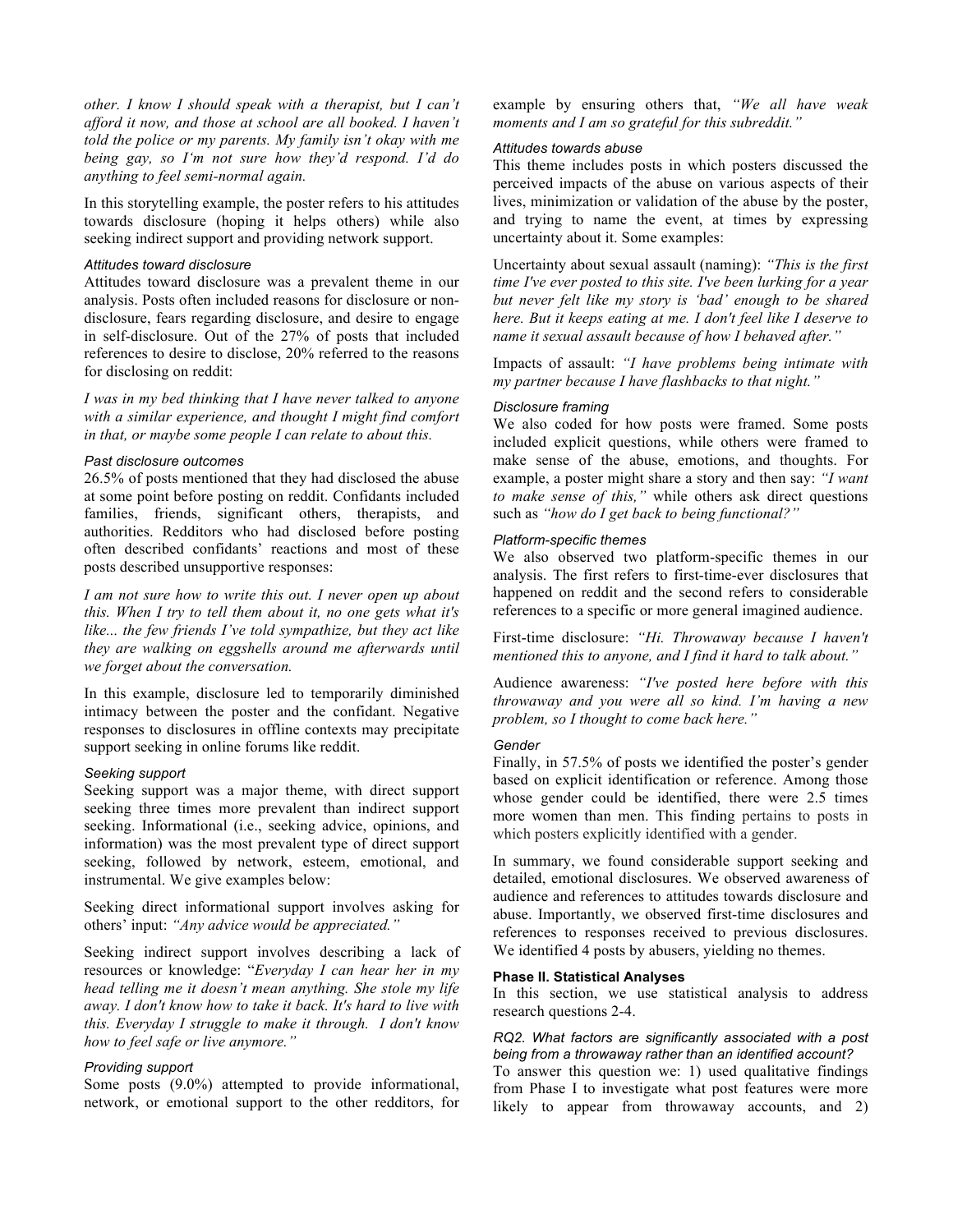|                                               | Throwaway account<br>(Model 1)<br>(Model 2)<br>Coefficient<br>(Standard error) |                     |  |  |
|-----------------------------------------------|--------------------------------------------------------------------------------|---------------------|--|--|
| Variable                                      |                                                                                |                     |  |  |
| Seeking support indirectly                    | $1.28*$<br>(0.52)                                                              | $1.43*$<br>(0.57)   |  |  |
| Seeking support directly<br>(overall measure) |                                                                                | $1.21*$<br>(0.52)   |  |  |
| Seeking informational<br>support directly     | $1.00*$<br>(0.45)                                                              |                     |  |  |
| Seeking esteem support<br>directly            | $1.27*$<br>(0.62)                                                              |                     |  |  |
| Attitudes toward<br>disclosure                | $0.64*$<br>(0.31)                                                              | $0.65*$<br>(0.31)   |  |  |
| Male                                          | $1.18**$<br>(0.46)                                                             | $1.08*$<br>(0.46)   |  |  |
| Intercept                                     | $-1.48***$<br>(0.45)                                                           | $-1.62**$<br>(0.52) |  |  |
| Nagelkerke $R^2$                              | 0.16                                                                           | 0.13                |  |  |
| * $p < .05$ ; ** $p < .01$ ; *** $p < .001$   |                                                                                |                     |  |  |

#### **Table 2. Logistic regression model examining factors associated with throwaway accounts.**

quantitatively analyzed posts' text to identify differences between throwaway and identified accounts.

#### *1) Differences in post types between throwaway and identified posts*

We developed logistic regression models using backwards variable selection (an appropriate method when not beginning with an *a priori* set of variables) to identify the optimal models explaining our data, which we report in Table 2. We report two models with a binary indicator of an account being a throwaway as the dependent variable in each (see Table 2). The difference between Model 1 and 2 is that in the first, we included the five different types of direct support seeking whereas in the second, we entered direct support seeking as a general category (i.e., the presence of any type of direct support seeking). We did this to delve deeper into the relationship between support seeking behavior and anonymity. We found no multicollinearity effects.

We found that posts including indirect as well as direct (specifically informational and esteem support) support seeking, references to attitudes toward disclosure, and posts by men were more likely to be from throwaway accounts. Methods such as interviews could illuminate posters' motivations for using throwaway accounts to indirectly seek support; however, one explanation for the observed relationship between indirectly seeking support and using a throwaway account could be that these posters sense that a more direct disclosure would lead to negative reactions (as is found in the literature [41]), and so are hesitant to engage in direct support seeking. Another possible explanation is that sometimes people may not know what it is that they need, or may just want to vent. In these cases, they would not directly ask for help.

Additionally, we found that certain forms of directly seeking support – specifically informational and esteem – are also associated with using a throwaway account. It may be that stressful events that threaten people's self-concept, such as sexual abuse and rape, would best benefit from esteem support [15,36]. Feelings of uncertainty about the experience and not knowing what to do is common for people who have experienced abuse or rape [47]. These both may lead to a poster admitting she does not know something and is confused, and that she needs validation; all of which threaten self-image. Therefore, these posters may choose to directly seek support anonymously to reduce risks of losing face. Another explanation is that in the context of sexual abuse and rape, direct offline disclosures receive more negative responses [41]. To save face in the event that they receive unsupportive responses, posters might make direct bids for support anonymously.

Posts that described a desire and need to engage in selfdisclosure about abuse, as well as those that included reasons for engaging or not engaging in self-disclosure were more likely to be from throwaway accounts. In 9.0% of posts, the poster specifically mentioned that they desired to disclose on reddit while 14.5% mentioned that they need a "safe" disclosure space. Some people using throwaway accounts pointed to reasons for doing so. For example, one poster said, *"and for the throwaway, i don't want to get into trouble,"* while another stated, *"i made a throwaway as i think some family members know about my main account and none of them know about my story."*

Posters may use such explanations or references to disclosure attitudes because they want their audience to know that they have a reason for choosing to be more anonymous. This may make them seem more credible and trustworthy as a member, despite their anonymity. Another explanation could be that those who use throwaway accounts are in dire need of disclosure, and explicitly referring to this need as additional context to their posts may increase the likelihood of receiving a desired response.

In our data, men were significantly more likely to use throwaway accounts although prior research [42] suggests that women are more likely to use throwaway accounts on reddit overall. Our results highlight the importance of the context in which we talk about the use of temporary sociotechnical identities. It is likely that because disclosing abuse is more stigmatized for men than women, men seek anonymity by using throwaway accounts when disclosing.

## *2) Quantitative text mining to identify content in throwaway posts*

As part of our characterization of anonymity in sexual abuse subreddits, we quantitatively analyzed posts' text to identify differences between throwaway and identified accounts. Using the full dataset of 2,373 posts (9.9% from throwaway accounts), we built two logistic regression classification models, both with a binary indicator of a throwaway account as the dependent variable (see Table 3).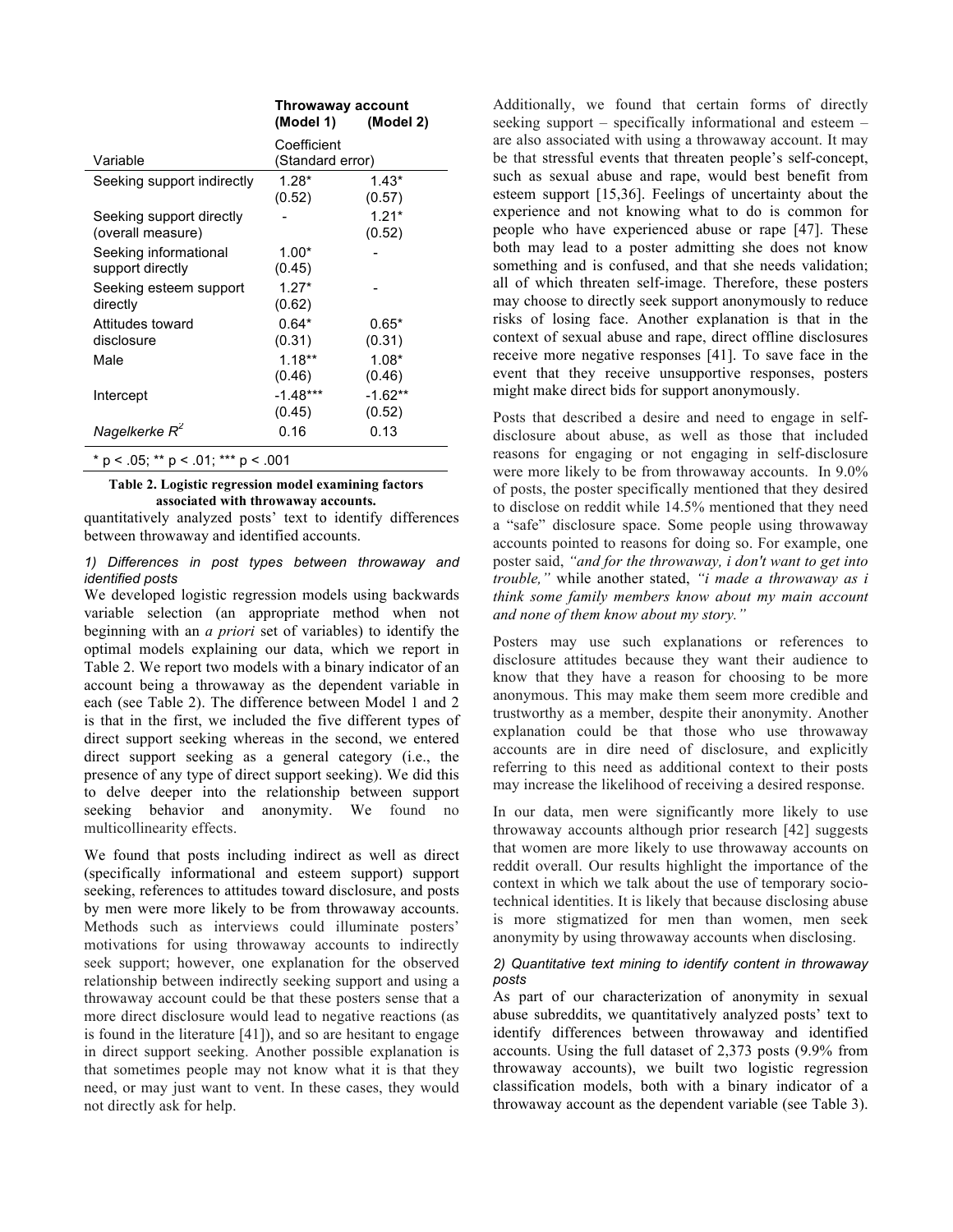The first model used unigrams and bi-grams in posts' text as independent variables, calculating their frequency by count. The second model also used unigrams and bi-grams in posts' text as independent variables, but instead calculated the frequency of each using term frequencyinverse document frequency (tf-idf) [43]. For each, we applied 10 fold cross-validation to prevent overfitting, and we report the results from the most accurate model. The models performed well: on average over the 10 folds, the model using counts had accuracy 0.91 and AUC (area under the curve) 0.63, and the model using tf-idf had accuracy 0.91 and AUC 0.63. The numbers in Table 3 are coefficients for the logistic regression classification model; as the prevalence of terms increase by one unit, the log odds ratio that the account is a throwaway increases by the amount of that coefficient.

We present the results of this classification model to highlight two important findings: (1) sexual abuse related posts made using throwaway accounts and identified accounts are linguistically different enough that we can quantitatively distinguish between the two types, and (2) the words and sets of words here contribute to the characterization of anonymity in sexual abuse forums. We hesitate to speculate regarding the nature and meaning of the unigrams and bi-grams that are significantly different between throwaways and identified accounts. However, we note several terms more common in throwaways that may connote childhood sexual abuse (e.g., "child," "mom even," "her younger"), potentially signaling adulthood disclosure of abuse from one's childhood. We also identify several temporally related terms (e.g., "than month," "for years"), as well as terms that may be related to alcohol consumption (e.g., "so drunk," "and drank," "messed up"). We cannot base empirical conclusions on the presence and frequencies of these words, but they help us to characterize the distinct features of purely anonymous vs. less anonymous sexual abuse posts on reddit. This analysis complements our qualitative analysis in which we uncovered meaning by understanding words and phrases in context.

## *RQ3. What factors are significantly associated with support seeking? How do these factors differ between direct and indirect support seeking?*

To answer the first part of this question, we developed a logistic regression model using backwards variable selection to identify the optimal model (see Table 4, model 1). This model suggests that emotional disclosure, specifically feelings of neglect (e.g., worthless, embarrassed, stupid, lonely), is significantly positively related to indirectly seeking support.

It has been suggested that the more lonely people feel on social media, the less they will engage in directed communication [9]. It is also possible that if a person feels worthless and embarrassed, she does not feel like she deserves other's time and support, and as such does not ask for help directly. She may potentially feel even more neglect if she does ask for help directly and does not

|                                                 | By count                 | By tf-idf                | <b>Unigrams</b> |
|-------------------------------------------------|--------------------------|--------------------------|-----------------|
| Unigram or Bi-gram                              | Coefficient              |                          | occurring with  |
| More likely to occur in throwaway accounts      | similar frequency        |                          |                 |
| dating she                                      | $0.61***$                | $0.33**$                 | in throwaway    |
| down crying                                     | $0.52***$                | $0.26**$                 | and identified  |
| she has                                         | $1.09***$                | $0.41^{+}$               | accounts        |
| uncomfortable and                               | $0.42***$                | $0.33***$                | about           |
| frank                                           | $0.43***$                | $0.37***$                | just            |
| hand was                                        | $0.38***$                | $0.27*$                  | all             |
| know                                            | $0.91***$                | $0.85**$                 | because         |
| bit and                                         | $0.44***$                | 0.04                     | time            |
| toilet                                          | $0.55***$                | $\overline{\phantom{a}}$ | feel            |
| like because                                    | $0.33**$                 | 0.08                     | really          |
| stuff with                                      | $0.45***$                | $0.24^{\dagger}$         | want            |
| child                                           | $0.44**$                 | 0.25                     | told            |
| sleepy                                          | $0.37**$                 | $0.39**$                 | one             |
| it up                                           | $0.32*$                  | 0.13                     | now             |
| than month                                      | $0.49*$                  | $0.28**$                 | even            |
| to talk                                         | $0.41*$                  | $0.30^{+}$               | after           |
| because was                                     | $0.45*$                  | $0.33^{t}$               | never           |
| so drunk                                        | $0.30*$                  | 0.21                     | vears           |
| messed up                                       | $0.31*$                  | 0.11                     | happened        |
| it was                                          | $0.74*$                  | $0.73*$                  | think           |
| costume                                         | $0.37*$                  | $0.24**$                 | over            |
| her younger                                     | $0.31*$                  | -                        | being           |
| nothing too                                     | $0.34*$                  | $0.27**$                 | back            |
| her virginity                                   | $0.45*$                  | $0.25^{+}$               | myself          |
| sex                                             | $0.45*$                  | $0.34^{\dagger}$         | some            |
| of stress                                       | $0.29*$                  | $0.12^{t}$               | said            |
| like                                            | $0.52*$                  | 0.19                     | more            |
| to do                                           | $0.45*$                  | 0.09                     | thinas          |
| etc but                                         | $0.25*$                  | $0.21*$                  | qo              |
| and drank                                       | 0.04                     | $0.42***$                | still           |
| for years                                       | 0.23                     | $0.35*$                  | people          |
| mom even                                        | $\overline{\phantom{0}}$ | $0.26*$                  | going           |
| very                                            | 0.36                     | $0.47*$                  | much            |
| ass                                             | $0.31$ <sup>t</sup>      | $0.36*$                  | life            |
| More likely to occur in identified accounts     |                          |                          | started         |
| weird                                           | $-0.68*$                 | $-0.20$                  |                 |
|                                                 | $-1.21*$                 | $-0.85^{\dagger}$        | anv<br>friends  |
| me                                              | $-0.67*$                 |                          | other           |
| or                                              |                          | $\overline{\phantom{a}}$ |                 |
| in                                              | $-0.93*$                 | $-0.69$                  | went            |
| to                                              | $-1.45*$                 | $-1.00$                  | tell            |
| and                                             | $-0.59$                  | $-1.86**$                | only            |
| model deviance                                  | 524.3                    | 557.71                   | remember        |
| $\frac{1}{1}p<0.10;$ * p < .05; ** p < .01; *** |                          | p < .001                 | help            |

#### **Table 3. Unigrams and bi-grams that occur with significantly different frequencies in throwaway vs. identified accounts, and unigrams that occur with similar frequencies in each.**

receive it. A person in this situation may not directly seek support, to preemptively defend against potential neglect.

To answer the second part of this question, a second logistic regression model (see Table 4, model 2), again developed using backwards variable selection, suggests that first-time disclosures and explicit questions are predictors of directly seeking support. The fact that explicit questions are associated with direct support seeking suggests that most of the time when people asked for direct help, they framed it in form of a question, which is not surprising. However, the more significant finding here is that reddit is used as a platform for first-time disclosures of sexual assault and rape, and that these first time disclosures are significantly linked to support seeking. This is important because of the highly stigmatized context of sexual abuse and rape. Many abuse and rape events remain unreported to authorities or undisclosed to friends, family, and mental health professionals. These online forums have created alternative spaces where disclosures that might have otherwise remained silent have a voice, and people can seek support.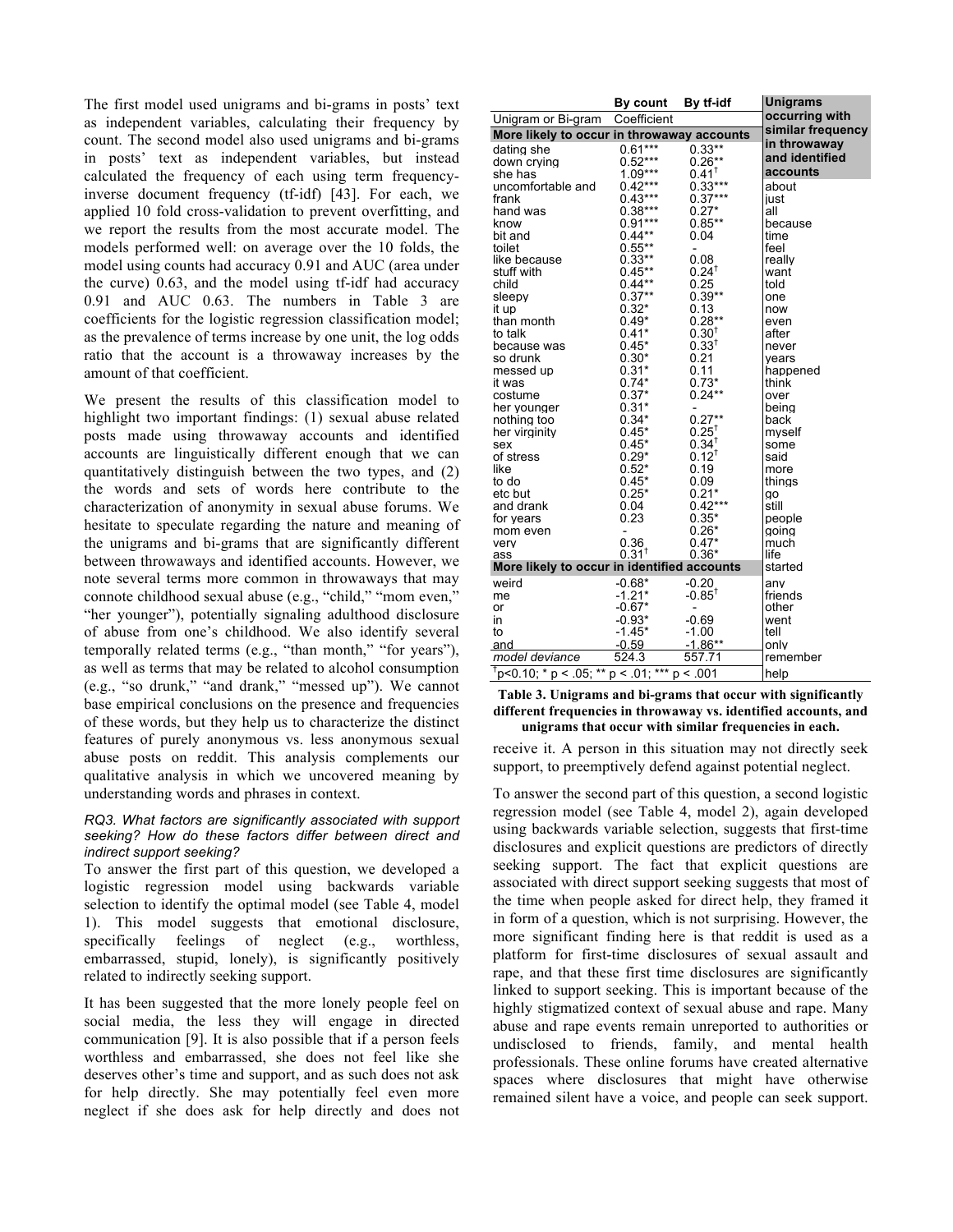|                                                          | Seeking<br>support<br>indirectly<br>(Model 1) | Seeking<br>support<br>directly<br>(Model 2) | <b>First time</b><br>disclosure<br>(Model 3) |
|----------------------------------------------------------|-----------------------------------------------|---------------------------------------------|----------------------------------------------|
| Variable                                                 | Coefficient<br>(Standard error)               |                                             |                                              |
| Seeking<br>instrumental<br>support directly              |                                               |                                             | $2.45**$<br>(0.92)                           |
| First time<br>disclosure                                 |                                               | 1.96*<br>(0.83)                             |                                              |
| Explicit<br>questions                                    |                                               | $4.04***$<br>(0.63)                         |                                              |
| <b>Attitudes</b><br>toward                               |                                               |                                             | $1.60*$<br>(0.68)                            |
| Shame                                                    |                                               |                                             | $0.94^{\dagger}$<br>(0.54)                   |
| Neglect                                                  | $1.15***$<br>(0.38)                           |                                             |                                              |
| Intercept                                                | $-1.54***$<br>(0.22)                          | $-0.677**$<br>(0.23)                        | $-3.85***$<br>(0.66)                         |
| Nagelkerke $R^2$                                         | 0.07                                          | 0.55                                        | 0.20                                         |
| <sup>†</sup> p<0.10; * p < .05; ** p < .01; *** p < .001 |                                               |                                             |                                              |

**Table 4. Logistic regression model examining factors** 

**associated with support seeking and first time disclosures.**

Whether these online disclosures lead to significant support and improved psychological outcomes is an important topic for further study.

## *RQ4. What post-related factors are significantly associated with first-time disclosures (i.e., disclosures happening for the very first time offline and online)?*

Because first-time disclosures are significantly related to direct support seeking, we investigated what factors are significant predictors of first-time disclosures. Results of a final logistic regression model (see Table 4, model 3) suggest that seeking direct instrumental support and expressions of attitudes towards disclosure are significantly linked to first-time disclosures. This suggests that first-time disclosers are likely to seek very tangible and explicit support, and similar to the first model (Table 2, model 1), they might feel that they need to provide context as to why they are disclosing, or why they have not done so before.

# **DISCUSSION**

When choosing between anonymity and identifiability, people face trade-offs [39]. For example, when anonymous, one can avoid embarrassment or criticisms that might, in Goffman's terms, threaten self-image ("face") [31]. In the context of sexual abuse, potential retaliation is another reason why people might seek anonymity. Anonymity can make people feel less inhibited, but being identified might help them be perceived as more credible and trustworthy by others, which may influence their decision to provide support. Thus, disclosure of high-stress events leads to a dilemma: "how to disclose enough of one's misery to gain the benefits such revelations can provide, without disclosing in such a way or to such an extent that it will drive others away" [15:230]. Our analysis suggests that when people seek support in stigmatized traumatic contexts such as sexual abuse, they face a trade-off between choosing anonymity (e.g., by using a throwaway account) and being potentially identified. While people would feel more disinhibited if anonymous, they might choose to be identified to higher the chances of receiving the desired response and support or to establish credibility, membership, and trustworthiness.

In the specific context of reddit, both throwaway and identified accounts are anonymous to some extent, allowing for more disclosure depth and breadth than fully identifiable interactions, but there are important nuances between the two levels of anonymity. Our analysis of the differences between sexual abuse disclosures in these two levels of anonymity highlights that throwaway accounts elicit more direct and indirect support seeking, posts from men, and expressions of disclosure attitudes.

We find that throwaway accounts enable significantly more support seeking than identified accounts. We have discussed the possibility that when asking for help, a person may look weak or less competent and does not wish to give off that impression [31], and therefore chooses the more anonymous option. Although we have discussed some possible explanations based both on our data and on literature about self disclosure and sexual abuse, we do not know why these redditors chose to use throwaways to seek support, why they chose reddit to make these disclosures, or if they also used other online support forums. Understanding the lived experience of sexual abuse disclosure online and concomitant support seeking is an important area for future research.

We also find that throwaway accounts are used significantly more often by a population who finds disclosure more difficult in the context of sexual abuse: men. A variety of masculinity ideologies, norms, and gender roles play a part in discouraging men's help-seeking behavior [1]. Even though prior work suggests that more women use throwaway accounts [42], this was not the case in our analysis, pointing to the importance of a context-specific approach to anonymity research. This finding also highlights the importance of anonymous platforms and identity segmentation tools [24] such as throwaway accounts on reddit to encourage support seeking in populations that otherwise find it hard to self-disclose and ask for help.

Sexual abuse and its aftermath can entwine online and offline social experiences. The sexual assaults described in our data took place offline, while the disclosures we analyzed took place online. Sometimes, these disclosures were reported to take place for the first time online, while other times these disclosures occurred after a previous offline disclosure. Talking about one's experiences, feelings, and thoughts, and asking for support, are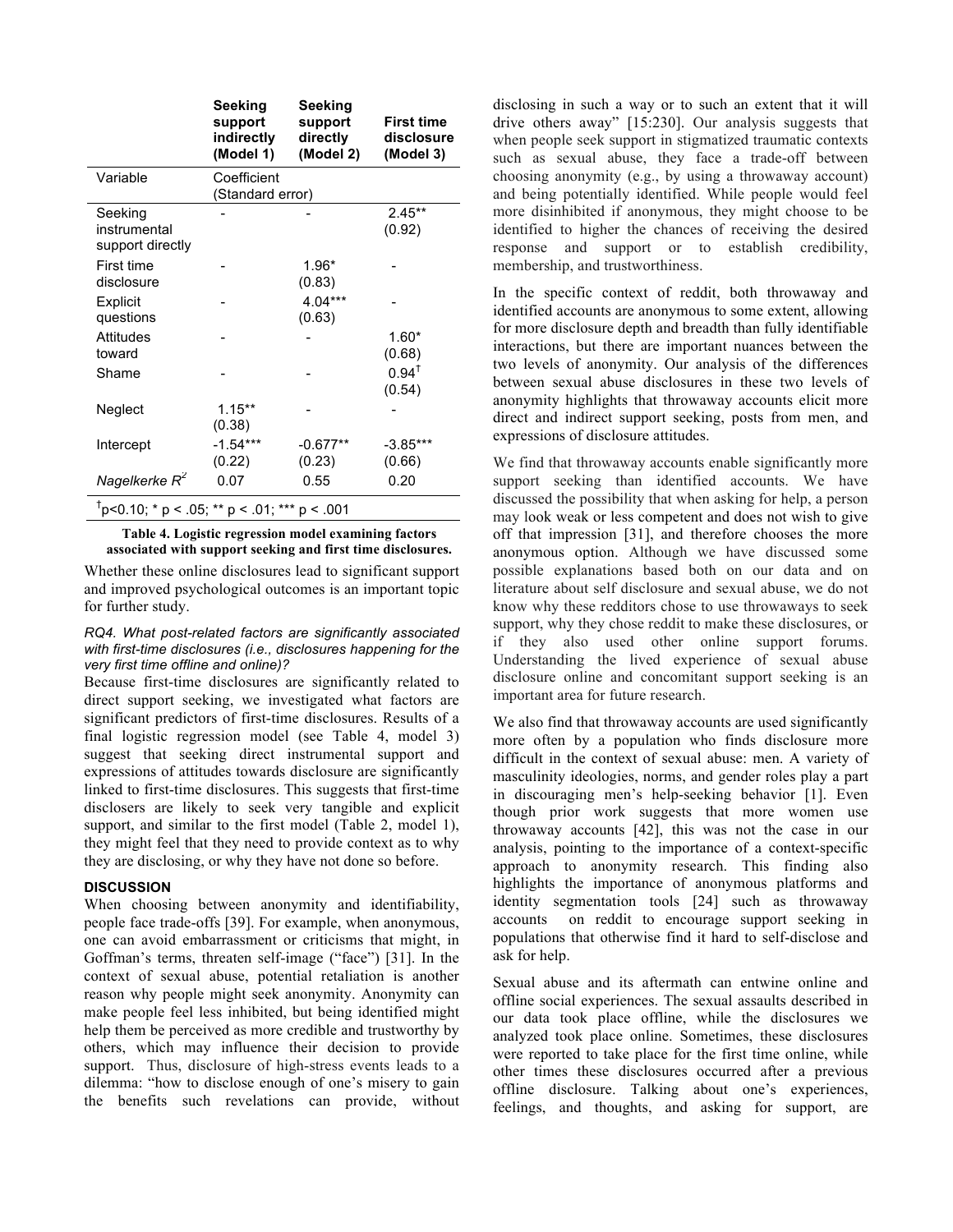fundamental needs that often remain unmet for abuse survivors. In our analysis we found that people expressed a desire to disclose, and referred to their unmet disclosurerelated needs (e.g., social support). Prior work has suggested that online support groups could help meet needs unmet in non-mediated relationships [23]. Unmet needs might be due to one's lack of access to a critical mass of similar others, or because one's offline ties may be unsupportive when a sensitive issue is disclosed and support is desired, or because one needs a break from the double-edged sword of obligation and dependency that often comes with support seeking in offline close relationships. Other work suggests that online spaces are not particularly convenient places for instrumental support [67], where people will need to actually do something "tangible" to help out. However, the fact that instrumental support seeking and expressing attitudes towards disclosure (e.g., need to disclose), are significantly related to first-time disclosures, suggests that many people whose needs have been unmet in other social contexts seek tangible support as they disclose abuse-related stories on reddit for the very first time. Uncovering reasons *why* one would disclose on reddit or other online platforms for the first time ever is an area for future research. Although people can use the very different affordances for communication that online and offline spaces provide to their advantage, the long-term effects of support that is sought and provided in these different contexts is unknown and the ways that online support seeking - as we observed in our data - can lead to longer term support is an area for further investigation.

We observed significantly distinct content in throwaway posts based on our mixed methods as well as text mining approaches. We suggest that subreddit moderators could be given access to interface features that highlight potential support seeking and sensitive disclosures in throwaway accounts so that they could suggest additional support, as our analysis indicates may be necessary. This could help redditors identify offline options for support with the goal of improving well-being of abuse survivors. In future work, we plan to study responses that abuse-related posts attract. This will allow us to delve into the types of disclosures that elicit more or less supportive responses, and the role of anonymity proxied through throwaway accounts.

## **Ethical Considerations**

Although we attempted to capture aspects of posters' nuanced and complex experiences through our coding and analysis, we acknowledge the limitations and potential misrepresentations that can occur when researchers analyze social media data, particularly data from a vulnerable population or group to which the researchers do not explicitly belong. Similar to Pater et al.'s approach in their research involving publicly-available social media data from people with eating-disorders, we "as researchers have attempted to keep in mind our own group memberships, identities, and potential lack of knowledge about that group's experiences, challenges, and values" [49]. The data used for our study was publicly available, and though it is common practice in social computing research to analyze such data without the posters' consent or knowledge, we are cognizant of the ethical limitations that occur in the absence of consent and feedback from the study population. For example, if our analysis misrepresents sexual abuse survivors' experiences, our methods do not allow for illumination from posters. In future research, we hope to engage study populations in a more collaborative approach.

To reduce risk of participants' data being resurfaced (e.g*.*, through Google searches of quotes), we changed quotes slightly and used paraphrasing to obfuscate posters' data, a common method in ethical social computing work.

The two researchers who coded this data frequently talked to each other about the impact that immersing themselves in stories of sexual abuse had on them. Reflexivity is a part of many human-centered research traditions, but it is not common in HCI to discuss how research impacts researchers [46]. Building support networks among researchers is critical, and HCI culture seems well-suited to sharing narratives and developing awareness about researchers' occupational vulnerabilities [3].

# **CONCLUSION**

In spite of the importance of self-disclosure and support seeking for survivors of sexual abuse, little HCI research has focused on understanding the experiences of survivors who seek help online, or the characteristics and affordances of online spaces (e.g., anonymity) that encourage or discourage these disclosures. In this study, employing both qualitative and quantitative methods, we address this gap by investigating self-disclosures by sexual abuse survivors and exploring the relationships between anonymity, disclosure, and support seeking by analyzing posts from both throwaway (providing more anonymity) and identified accounts on abuse-related subreddits. Our qualitative analysis contributes a characterization of abuse-related posts in online spaces through a self-disclosure perspective and suggests that there is considerable deep and detailed storytelling, emotional disclosure, and direct as well as indirect support seeking. Our quantitative analysis indicates significant differences exist between posts from identified accounts and throwaway accounts. Posts from throwaway accounts are significantly linguistically different than posts from identified accounts. Additionally, posts including support seeking, references to attitudes toward disclosure, and posts by men are more likely to be posted using throwaway accounts. Analysis of first-time disclosures suggests that survivors whose needs have not been met in other social online or offline contexts seek tangible pragmatic support as they disclose abuse-related stories on reddit for the very first time. Our work reveals the potential of designing new kinds of provisions that subreddit moderators could use to identify potential support seeking and sensitive disclosures by throwaway accounts, so that they can direct timely help and support.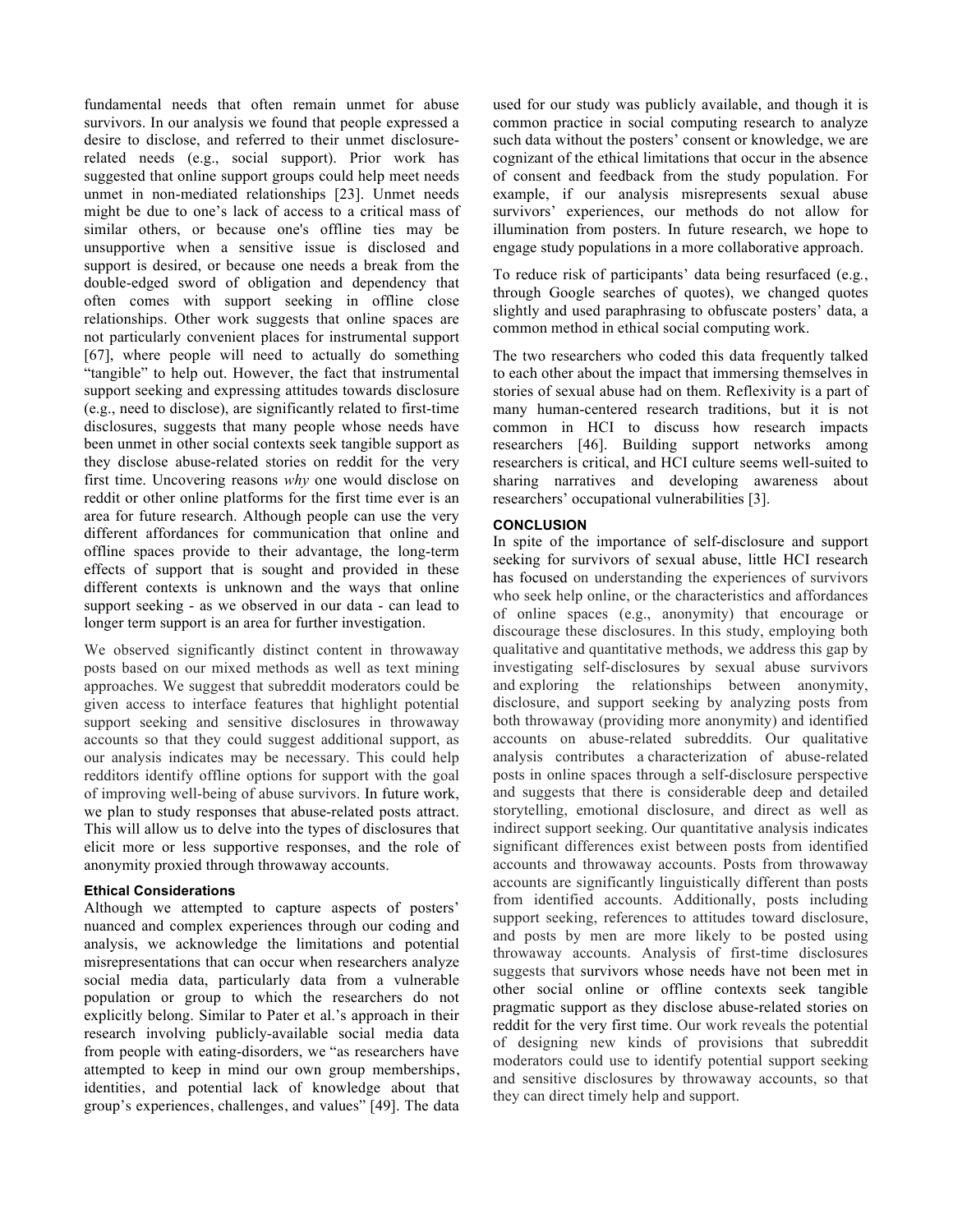# **REFERENCES**

- 1. Michael E. Addis and James R. Mahalik. 2003. Men, masculinity, and the contexts of help seeking. *American Psychologist* 58, 1: 5–14. http://doi.org/10.1037/0003- 066X.58.1.5
- 2. Terrance L Albrecht, Brant R Burleson, and Dana Goldsmith. 1994. Supportive communication. *Handbook of interpersonal communication* 2: 419–449.
- 3. Nazanin Andalibi and Andrea Forte. 2015. Social Computing Researchers as Vulnerable Populations. ACM Conference on Computer Supported Cooperative Work & Social Computing Workshop on Ethics for Studying Sociotechnical Systems in a Big Data World, March 14th, 2015, Vancouver, BC, Canada. Retrieved from http://bit.ly/1ITJD1X
- 4. Nazanin Andalibi, Pinar Ozturk, and Andrea Forte. 2015. Depression-related Imagery on Instagram. *Proceedings of the ACM Conference Companion on Computer Supported Cooperative Work & Social Computing*, ACM, 231–234.
- 5. AP Barbee and MR Cunningham. 1995. An experimental approach to social support communications: Interactive coping in close relationships. *Communication yearbook* 18: 381–413.
- 6. John A. Bargh, Katelyn Y. A. McKenna, and Grainne M. Fitzsimons. 2002. Can You See the Real Me? Activation and Expression of the "True Self" on the Internet. *Journal of Social Issues* 58, 1: 33–48. http://doi.org/10.1111/1540-4560.00247
- 7. Gary Barker. 2007. Adolescents, social support and help-seeking behaviour. *Geneva, Switzerland: World Health Organisation*.
- 8. Jeremy Birnholtz, Nicholas Aaron Ross Merola, and Arindam Paul. 2015. "Is it Weird to Still Be a Virgin?:" Anonymous, Locally Targeted Questions on Facebook Confession Boards. *Proceedings of the ACM SIGCHI Conference on Human Factors in Computing Systems*, ACM, 2613–2622.
- 9. Moira Burke, Cameron Marlow, and Thomas Lento. 2010. Social network activity and social well-being. *Proceedings of the SIGCHI Conference on Human Factors in Computing Systems*, ACM, 1909–1912.
- 10.Brant R Burleson, Terrance L Albrecht, and Irwin G Sarason. 1994. *Communication of social support: Messages, interactions, relationships, and community*. Sage Publications, Inc.
- 11.Brant R Burleson, Erina L MacGeorge, ML Knapp, and JA Daly. 2002. Supportive communication. *Handbook of interpersonal communication* 3: 374–424.
- 12.Stephenie R. Chaudoir and Jeffrey D. Fisher. 2010. The disclosure processes model: Understanding disclosure decision-making and post-disclosure outcomes among people living with a concealable stigmatized identity.

*Psychological bulletin* 136, 2: 236–256. http://doi.org/10.1037/a0018193

- 13.Dan Coates and Tina Winston. 1987. The dilemma of distress disclosure. In *Self-disclosure*. Springer, 229– 255.
- 14.Lorrie Faith Cranor. 1999. Internet privacy. *Communications of the ACM* 42, 2: 28–38.
- 15.Carolyn E. Cutrona. 1990. Stress and Social Support in Search of Optimal Matching. *Journal of Social and Clinical Psychology* 9, 1: 3–14. http://doi.org/10.1521/jscp.1990.9.1.3
- 16.Carolyn E Cutrona and Julie A Suhr. 1992. Controllability of stressful events and satisfaction with spouse support behaviors. *Communication Research* 19, 2: 154–174.
- 17.Kathryn P Davison, James W Pennebaker, and KJ Petrie. 1997. Virtual narratives: Illness representations in online support groups. *Perceptions of health and illness: Current research and applications*: 463–486.
- 18.Munmun De Choudhury, Scott Counts, and Eric Horvitz. 2013. Predicting postpartum changes in emotion and behavior via social media. *Proceedings of the ACM SIGCHI Conference on Human Factors in Computing Systems*, ACM, 3267–3276.
- 19.Munmun De Choudhury, Scott Counts, Eric J Horvitz, and Aaron Hoff. 2014. Characterizing and predicting postpartum depression from shared facebook data. *Proceedings of the ACM Conference on Computer Supported Cooperative Work & Social Computing*, ACM, 626–638.
- 20.Munmun De Choudhury and Sushovan De. 2014. Mental Health Discourse on reddit: Self-Disclosure, Social Support, and Anonymity. *Proceedings of the International AAAI Conference on Weblogs and Social Media*.
- 21.Jonathan Diamond. 2002. *Narrative means to sober ends: Treating addiction and its aftermath*. Guilford Press.
- 22.Judith S. Donath. 2014. We Need Online Alter Egos Now More Than Ever. *Wired Magazine*. Retrieved from http://www.wired.com/2014/04/why-we-need-onlinealter-egos-now-more-than-ever/
- 23.K Egdorf and RL Rahoi. 1994. Finding a Place Where" We All Want To Hear It": E-Mail as a Source of Social Support.
- 24.Shelly D. Farnham and Elizabeth F. Churchill. 2011. Faceted identity, faceted lives: social and technical issues with being yourself online. *Proceedings of the ACM Conference on Computer Supported Cooperative Work & Social Computing*, ACM, 359–368. http://doi.org/10.1145/1958824.1958880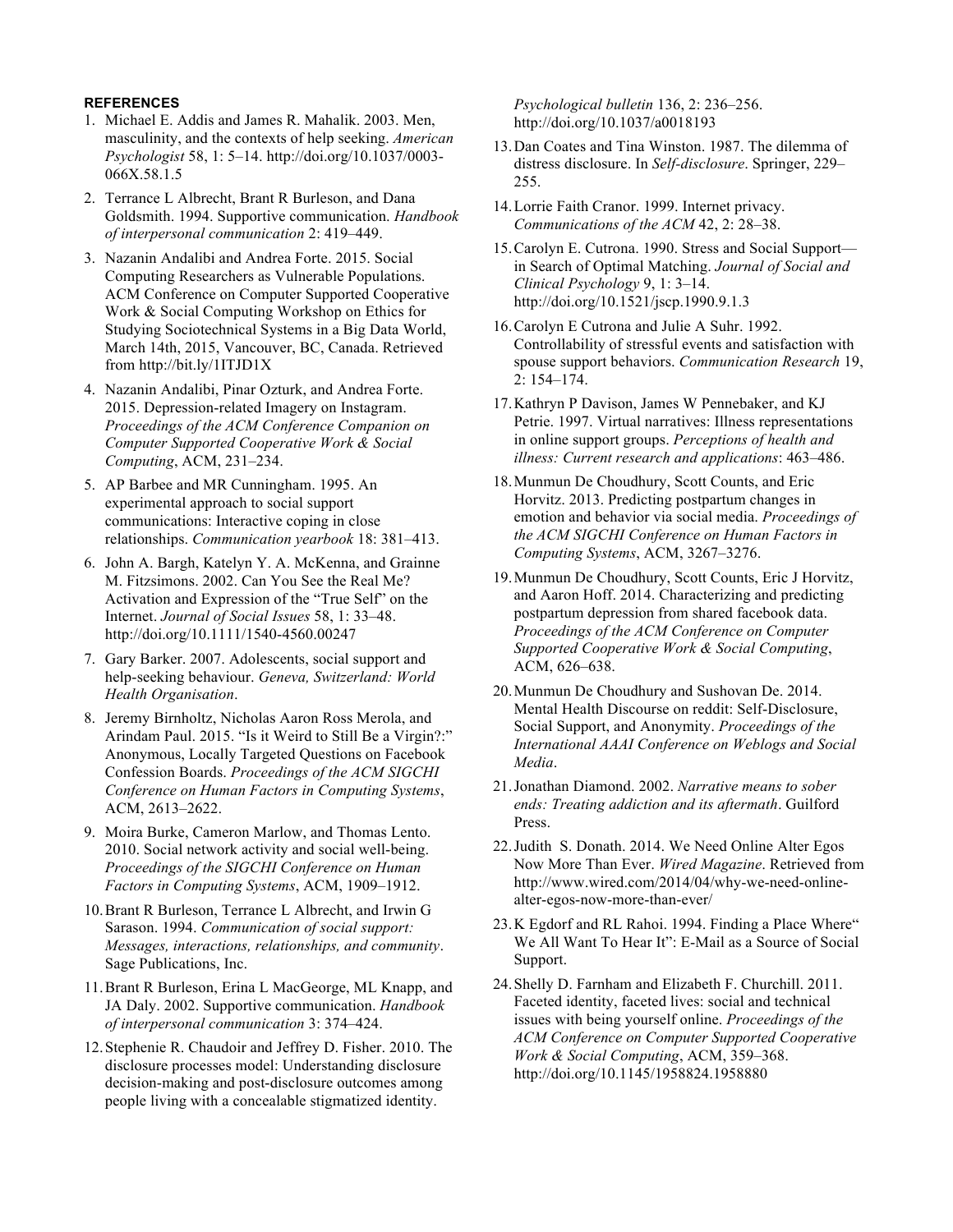- 25.Deborah L Finfgeld. 2000. Therapeutic groups online: the good, the bad, and the unknown. *Issues in Mental Health Nursing* 21, 3: 241–255.
- 26.Jerry Finn. 1999. An exploration of helping processes in an online self-help group focusing on issues of disability. *Health & Social Work* 24, 3: 220–231.
- 27.Michelle A Fortier, David DiLillo, Terri L Messman**-**Moore, James Peugh, Kathleen A DeNardi, and Kathryn J Gaffey. 2009. Severity of child sexual abuse and revictimization: The mediating role of coping and trauma symptoms. *Psychology of Women Quarterly* 33, 3: 308–320.
- 28.Susannah Fox. 2011. *The social life of health information 2011*.
- 29.Tiffany Gagnon. 2013. The disinhibition of reddit users. *Adele Richardson's Spring*.
- 30.Jolene Galegher, Lee Sproull, and Sara Kiesler. 1998. Legitimacy, authority, and community in electronic support groups. *Written communication* 15, 4: 493–530.
- 31.Erving Goffman. 1959. The presentation of self in everyday life.
- 32.Erving Goffman. 1986. *Stigma: notes on the management of spoiled identity*. Simon & Schuster, New York.
- 33.Steven N Gold, Stacey A Ketchman, Irene Zucker, Melissa A Cott, and Alfred H Sellers. 2008. Relationship between dissociative and medically unexplained symptoms in men and women reporting childhood sexual abuse. *Journal of Family Violence* 23, 7: 569–575.
- 34.Kathryn Greene, Valerian J Derlega, and Alicia Mathews. 2006. Self-disclosure in personal relationships. In *The Cambridge handbook of personal relationships*.
- 35.Laura Hlavach and William H Freivogel. 2011. Ethical implications of anonymous comments posted to online news stories. *Journal of Mass Media Ethics* 26, 1: 21– 37.
- 36.Amanda J. Holmstrom and Brant R. Burleson. 2011. An Initial Test of a Cognitive-Emotional Theory of Esteem Support Messages. *Communication Research* 38, 3: 326–355. http://doi.org/10.1177/0093650210376191
- 37.Adam N. Joinson. 2001. Self-disclosure in computermediated communication: The role of self-awareness and visual anonymity. *European Journal of Social Psychology* 31, 2: 177–192. http://doi.org/10.1002/ejsp.36
- 38.Adam N Joinson and Carina B Paine. 2007. Selfdisclosure, privacy and the Internet. *The Oxford handbook of Internet psychology*: 2374252.
- 39.Ruogu Kang, Stephanie Brown, and Sara Kiesler. 2013. Why do people seek anonymity on the internet?: informing policy and design. *Proceedings of the SIGCHI Conference on Human Factors in Computing Systems*, ACM, 2657–2666.
- 40.John J La Gaipa. 1990. The negative effects of informal support systems. *Personal relationships and social support*: 122–139.
- 41.Sharon Lamb and Susan Edgar-Smith. 1994. Aspects of disclosure mediators of outcome of childhood sexual abuse. *Journal of Interpersonal Violence* 9, 3: 307–326.
- 42.Alex Leavitt. 2015. "This is a Throwaway Account": Temporary Technical Identities and Perceptions of Anonymity in a Massive Online Community. *Proceedings of the ACM Conference on Computer Supported Cooperative Work & Social Computing*, ACM.
- 43.Christopher D. Manning, Prabhakar Raghavan, and Hinrich Schütze. 2008. *Introduction to information retrieval*. Cambridge University Press, New York.
- 44.Gary T Marx. 1999. What's in a Name? Some Reflections on the Sociology of Anonymity. *The Information Society* 15, 2: 99–112.
- 45.Marifran Mattson and Jennifer Gibb Hall. 2011. *Health as communication nexus : a service-learning approach*.
- 46.Wendy Moncur. 2013. The emotional wellbeing of researchers: considerations for practice. *Proceedings of the SIGCHI Conference on Human Factors in Computing Systems*, ACM, 1883–1890. Retrieved September 28, 2015 from http://dl.acm.org/citation.cfm?id=2466248
- 47.Rosetta Moors and Ruth Webber. 2013. The dance of disclosure: Online self-disclosure of sexual assault. *Qualitative Social Work* 12, 6: 799–815.
- 48.Minsu Park, David W McDonald, and Meeyoung Cha. 2013. Perception Differences between the Depressed and Non-Depressed Users in Twitter. *Proceedings of the International AAAI Conference on Weblogs and Social Media*.
- 49.Jessica Pater, Oliver L Haimson, Nazanin Andalibi, and Elizabeth Mynatt. 2016. Hunger Hurts but Starving Works:" Characterizing the Presentation of Eating Disorders Online. *Proceedings of ACM Conference on Computer-Supported Cooperative Work and Social Computing*, ACM.
- 50.Umashanthi Pavalanathan and Munmun De Choudhury. 2015. Identity Management and Mental Health Discourse in Social Media. *Proceedings of the 24th International Conference on World Wide Web Companion*, International World Wide Web Conferences Steering Committee, 315–321.